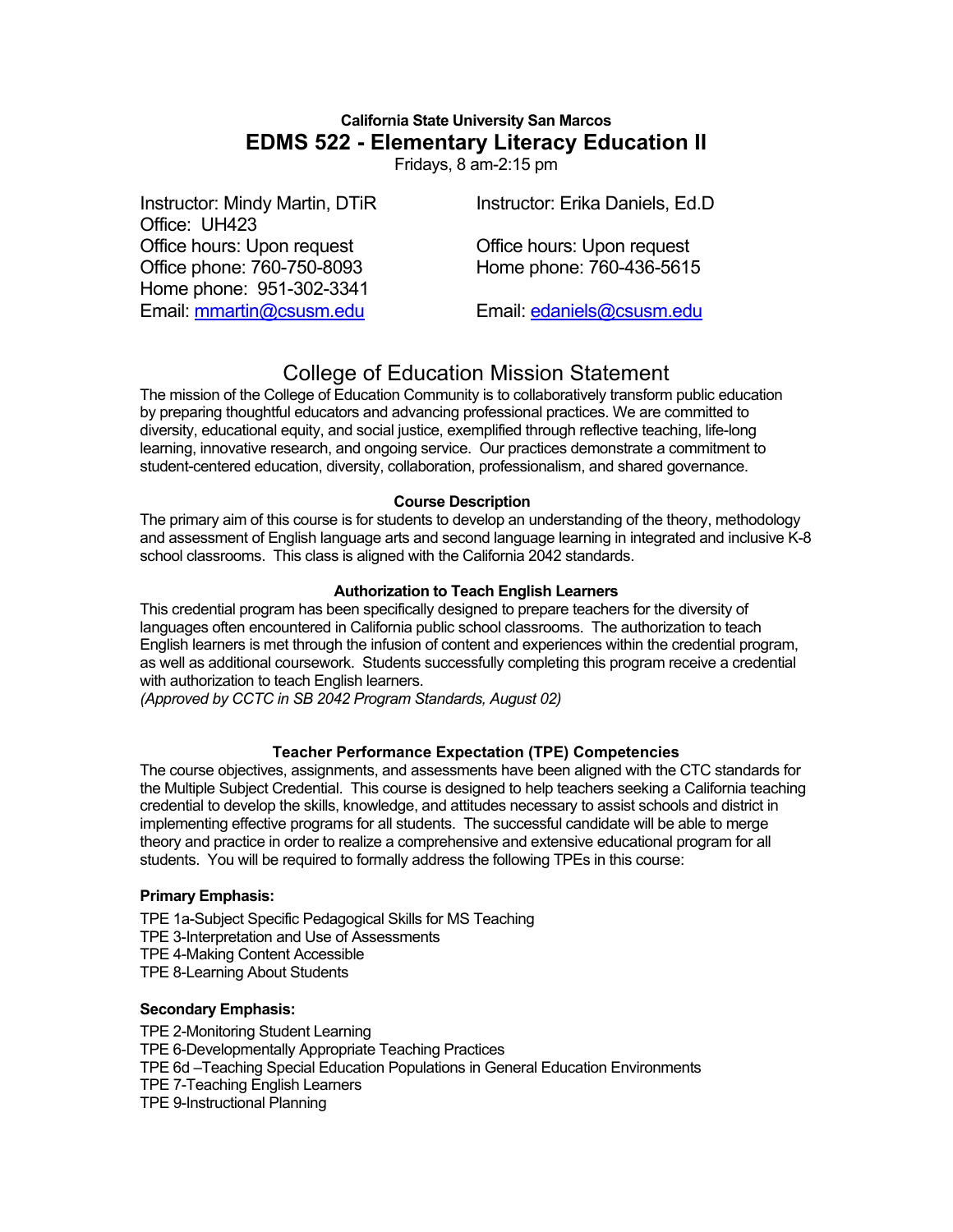TPE 10-Instructional Time TPE 14 – Educational Technology TPE 15 – Social Justice and Equity

## **Task Stream, TPEs, and Assignments**

You will address these TPEs by completing course assignments. Completion of the course assignments includes submitting them in the appropriate format to your electronic portfolio. Assessment of your TPEs is directly related to the assessment of your course assignments. You will write summary reflections to be submitted, responded to, and archived via Task Stream. We will discuss this further in class and provide lots of support to do this. Additionally, the assignments in this course meet the university writing requirement of at least 2500 words per semester.

#### http://lynx.csusm.edu/coe/eportfolio/index.asp

This will take you to the CSUSM COE website where you can get help with how to create your electronic portfolio and information on the required elements.

#### http://www.taskstream.com

This is the TaskStream home page where you will register for Taskstream and return to when working on your electronic portfolio.

#### **Students with Disabilities Requiring Reasonable Accommodations**

Students must be approved for services by providing appropriate and recent documentation to the Office of Disable Student Services (DSS). This office is located in Craven Hall 5205, and can be contacted by phone at (760) 750-4905, or TTY (760) 750-4909. Students authorized by DSS to receive reasonable accommodations should meet with their instructor during office hours or, in order to ensure confidentiality, in a more private setting.

#### **CSUSM Academic Honesty Policy**

"Students will be expected to adhere to standards of academic honesty and integrity, as outlined in the Student Academic Honesty Policy. All written work and oral assignments must be original work. All ideas/materials that are borrowed from other sources must have appropriate references to the original sources. Any quoted material should give credit to the source and be punctuated with quotation marks.

Students are responsible for honest completion of their work including examinations. There will be no tolerance for infractions. If you believe there has been an infraction by someone in the class, please bring it to the instructor's attention. The instructor reserves the right to discipline any student for academic dishonesty in accordance with the general rules and regulations of the university. Disciplinary action may include the lowering of grades and/or the assignment of a failing grade for an exam, assignment, or the class as a whole."

#### **KNOWLEDGE OBJECTIVES**

Students will:

- gain an understanding of how a first and second language is acquired.
- gain an understanding of the reading process its relationship to thought, language and learning.
- gain an understanding of how people learn to read and write in their first and second language
- become familiar with current approaches to the teaching of reading and writing and the theoretical bases of such approaches.
- become familiar with current approaches to the teaching of reading and writing in culturally and linguistically diverse elementary school classrooms
- become familiar with classroom diagnostic techniques and evaluation procedures.
- become familiar with current approaches to the teaching of reading and writing to children with special learning needs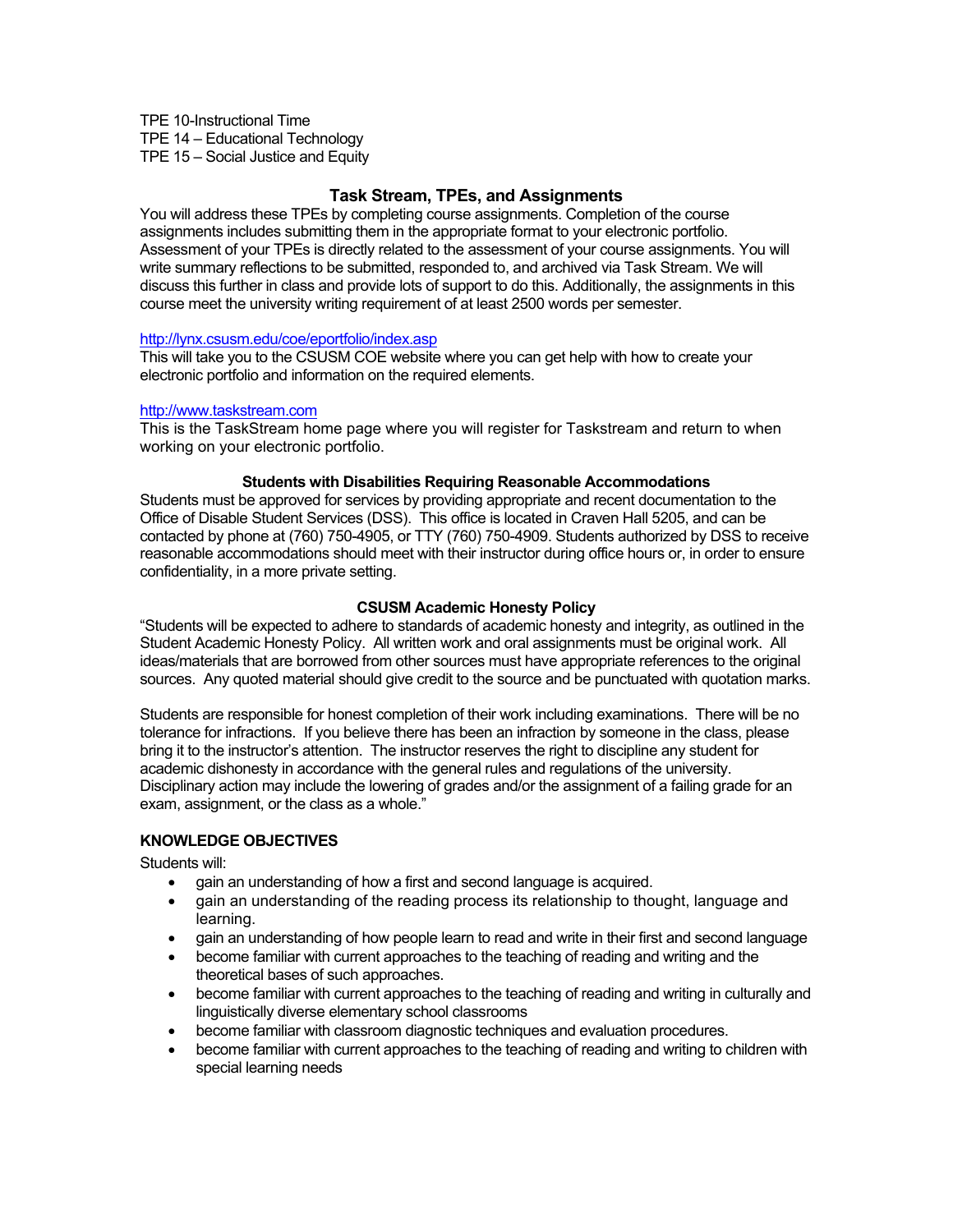### **SKILLS OBJECTIVES**

Students will:

- become sensitive observers of children's language using behaviors.
- analyze children's reading and writing behavior as a basis for making instructional decisions
- translate the results of formal and informal assessment of children's reading and writing behaviors into instructional plans
- develop the ability to select appropriate materials and instructional strategies to meet the individual needs of students
- learn how to organize the classroom for teaching reading and writing to culturally and linguistically diverse populations.

## **ATTITUDES AND VALUES OBJECTIVES**

Students will:

- develop an appreciation for the natural language abilities children possess for processing and producing print
- develop an appreciation for the need and value of integrating reading and writing into all areas of the curriculum
- affirm the importance of a rich environment for developing an effective language arts program.
- develop a sensitivity to and appreciation for culturally and linguistically diverse learners.
- develop a sensitivity to and appreciation for children with special learning needs
- develop an appreciation for the importance of reading and writing for their own personal and professional growth
- develop a respect for each student, his/her abilities and background and the student's right to instruction that meets his or her individual needs.

# COURSE TEXTS

- **Fearn, L. & Farnan, N. (2001).** *Interactions: Teaching writing and the language arts.* **Boston: Houghton Mifflin Company.**
- **Moore, D., Moore, S., Cunningham, P., & Cunningham, J. (2003)** *Developing readers and writers in the content areas; K-12.* **Boston: Allyn and Bacon.**
- **Case study packet (will be sent to all students via email)**
- **Johns, J. (2000). Basic Reading Inventory: Pre-primer through grade twelve & early literacy assessments. Dubuque, Iowa: Kendall-Hunt.**
- Tompkins, G. *Literacy in the 21<sup>st</sup> century.* (You should already have this from EDMS 521).
- Cunningham, P. & Allington, R. *Classrooms that work: They can all read and write.* (You should already have this from EDMS 521).
- Optional but a useful RICA study guide: Zarrillo, J. J. (2002). Ready for RICA: A test preparation guide for California's Reading Instruction Competence Assessment. Merrill Prentice Hall.

### **Also required: Choose ONE of the following professional texts:**

- Beers, K. (2002). *When kids can't read; What teachers can do.* Portsmouth, NH: Heinemann. .
- Hoyt, L. (2002). *Make it real.* Portsmouth, NH: Heinemann.
- Lane, B. (1993). *After THE END: Teaching and learning creative revision.*  Portsmouth, NH: Heinemann
- Ray, K. (2004). *About the authors: Writing workshop with our youngest writers.*  Portsmouth, NH: Heinemann.
- Ray, K. (2001). *Writing workshop: Working through the hard parts (and they're all hard parts)*. Illinois: National Council of Teachers of English.

### **Other Useful Resources (as you build your professional library):**

• Allen, J. (1999). Words, words, words: Teaching vocabulary in grades 4-12.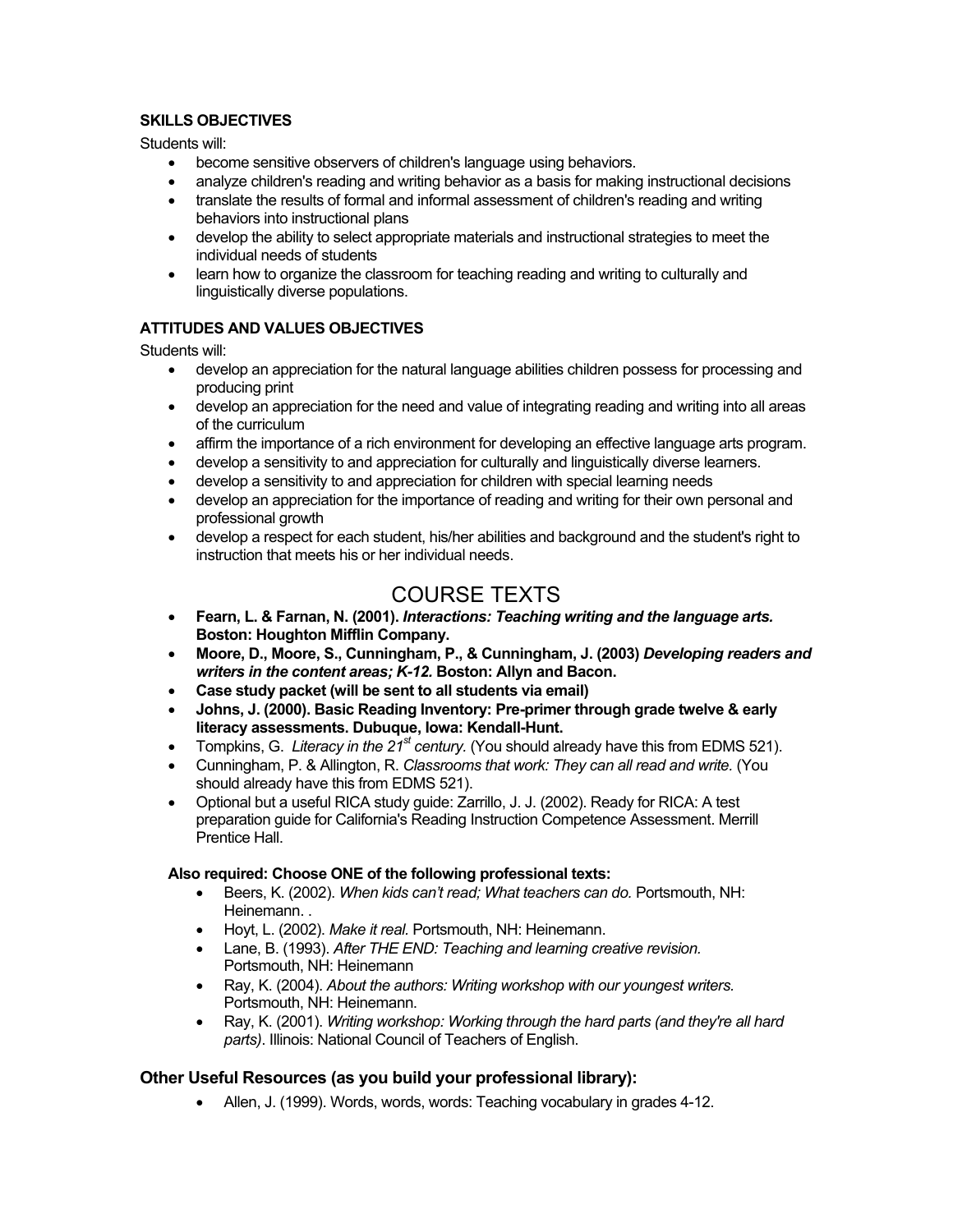Stenhouse (and any other books by Janet Allen)

- Bear, D., Invernizzi, M., Templeton, S., & Johnston, F. (2000). Words their way: Word study for phonics, vocabulary, and spelling instruction (2nd ed.). Prentice Hall.
- Cunningham, P., Hall, D., & Sigmon, C. (1999). *The teacher's guide to the four blocks: A multimethod, multilevel framework for grades 1-3.* Greensboro, NC: Carson-Dellosa.
- Fletcher, R. & Portalupi, J. (1998). *Craft lessons: Teaching writing K-8.* Stenhouse.
- Fletcher, R. & Portalupi, J. (1998). *Nonfiction craft lessons: Teaching writing K-8.*  Stenhouse.
- Fountas, I.C. and Pinnell, G.S. (2001). *Guiding readers and writers grades 3-6: Teaching comprehension, genre, and content literacy.* Portsmouth, NH: Heinemann.
- Fountas, I.C. and Pinnell, G.S. (1996), *Guided reading: Good first teaching for all children.* Portsmouth, NH: Heinemann.
- Keene, Ellin & Zimmerman, Susan. (1997). *Mosaic of thought*. Heinemann.
- Routman, R. (2002). *Reading essentials: The specifics you need to teach reading well.*  Portsmouth, NH: Heinemann.

|                                          | <b>ASSIGNMENTS</b> |                  |
|------------------------------------------|--------------------|------------------|
| <b>Reading responses</b>                 | 20 points          | Due each session |
| Writing lesson plan                      | 20 points          | Due February 18  |
| <b>Field observations</b>                | 10 points          | Due March 4      |
| Case study                               | 25 points          | Due March 11     |
| <b>Parent letter</b>                     | 15 points          | Due March 11     |
| <b>Participation and professionalism</b> | 10 points          |                  |

# Writing Strategy Lesson Plan (20 points) Due February 18

You will write and present a writing strategy lesson plan that takes into account student needs. It can be a mini-lesson, direct instruction, inquiry, or any other format you choose. Make your lesson active, interesting, fun and meaningful. Be sure to identify which writing standard(s) from the English Language Arts framework is the focus of your objectives. Examples of possible strategies include:

- Making transitions between paragraphs
- Editing
- Using commas
- Writing paragraphs
- Beginning a piece of writing
- Organizing information while you write
- Relating what you are writing to what you already know
- Writing the main idea of a story
- Identifying patterns in a text
- Using graphic organizers to write
- Poetry

*Keep in mind when writing your lesson*: What is the purpose of your lesson? How does it relate to real reading and/or writing? What are your learning goals? How are they aligned with the CA Reading/Language Arts standards? How will you present the lesson (instructional strategies, resource materials, time frame)? How will you group students for the lesson? How will you assess your students? What accommodations will you provide for students who need additional help?

*Non-negotiables*: 1) Your lesson must address the needs of mainstream students, second language learners, struggling students, and accelerated students. Scaffolding for struggling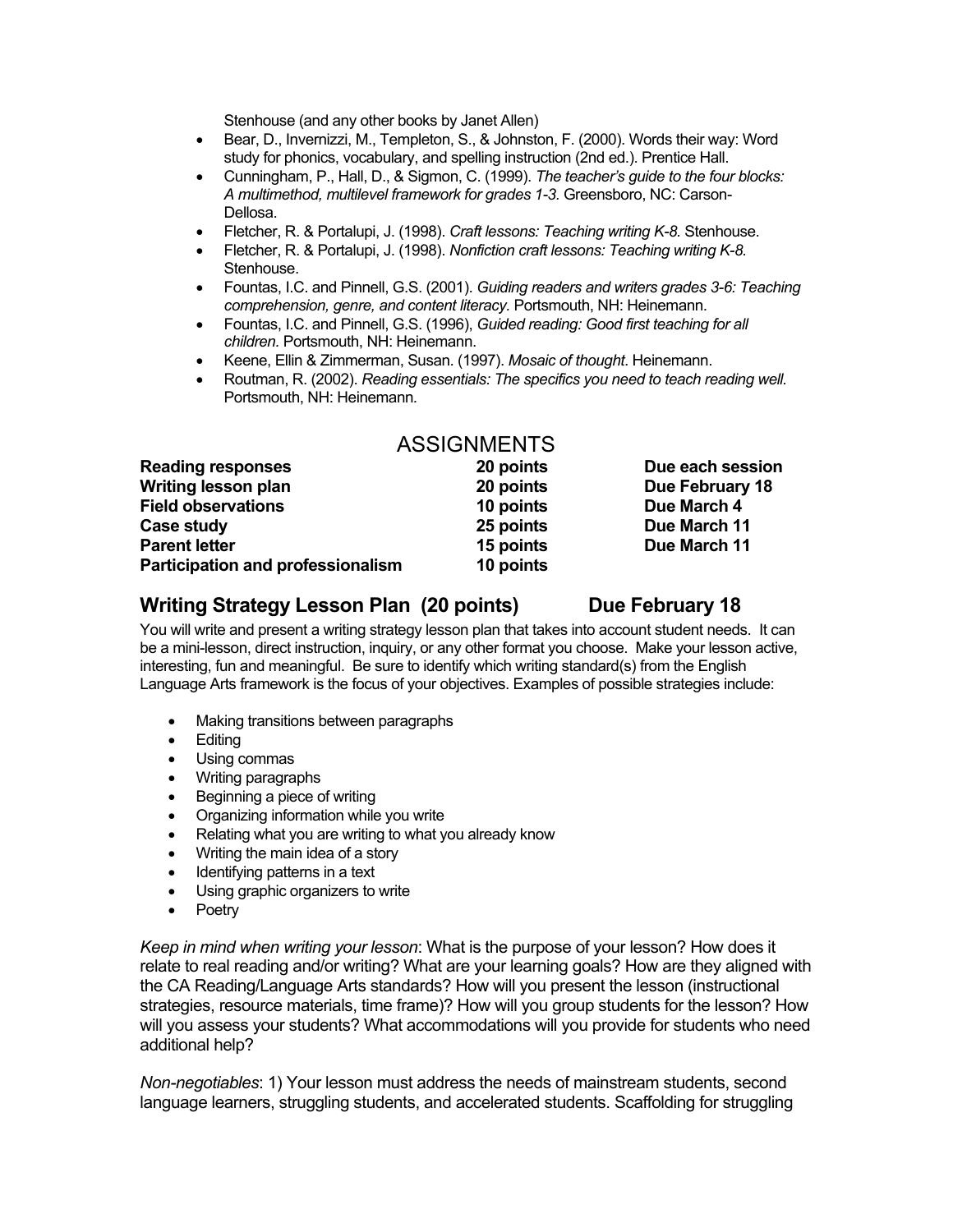students and ELLs as well as enrichment for accelerated students (both EO and ELL) must be evident in your lesson. 2) You must first identify which CA content standards will drive your lesson, then identify which assessments will allow the students to demonstrate mastery of those standards, and finally explain the instructional activities designed to move the students to mastery. Standard(s), assessment(s), instructional activities MUST be closely connected.

# Case Study (25 points) Due March 11

See the directions in the case study packet. We will discuss this assignment in depth in class.

# **Reading Responses (20 points) Due each class session**

You will keep a journal with all of your reading responses. Complete the readings and the responses BEFORE each class session. Use as many of the response techniques that we have learned or that you have observed as possible.

# Field Observations (10 points) Due March 4

While observing in your classrooms, look for evidence of the following processes:

- Comprehension instruction for expository texts
- Content reading and writing lesson(s)
- Writing instruction
- Writing assessment
- Literary response and analysis of expository texts
- Student independent reading
- Integration of reading, writing, and oral language instruction and processes

You do not have to observe a separate lesson on each of the above areas. You might see evidence on bulletin boards or in student work or you might observe more than one area during a single lesson. Document your observations and reflections/analyses in whatever mode best fits your learning style. *Important:* **You must describe what you see and what you think. Your reflection/analysis is the most important part of this assignment.** 

# **Parent letter (15 points)** Due March 11

Write a letter explaining to parents of the students in your class your philosophy and practice of your language arts program. Use as little educational jargon as possible; explain what a parent can expect their child to be doing in language arts in your classroom. This letter should also provide a rationale for why their child will be doing particular things. The letter should be one typed page in length. If it is much longer, parents will not read it. Be creative! Parents need to be enticed into reading the many things we send home.

- 1. **Introduction:** briefly describe your classroom (grade level, number of students …).
- 2. **Grouping**: how will you group students, for how long do they remain in a particular group, for what purpose, how large are groups, etc.
- 3. **Physical layout**: How is your room organized, where do you meet with students, where do they work individually, in small groups, in centers, where is the library, independent reading area, etc.
- 4. **Instruction**: Write out an outline for the week: what will the students be doing, for how long at each activity and what will you be doing. In a two- three hour block of time, how long are students reading independently, in guided reading groups, at centers (if at all), working independently, working in small groups, writing independently, writing with partners (revising or editing) or in small groups, working with the teacher in small groups or one-on-one. Will you read aloud? How will you hold students accountable for the work you expect?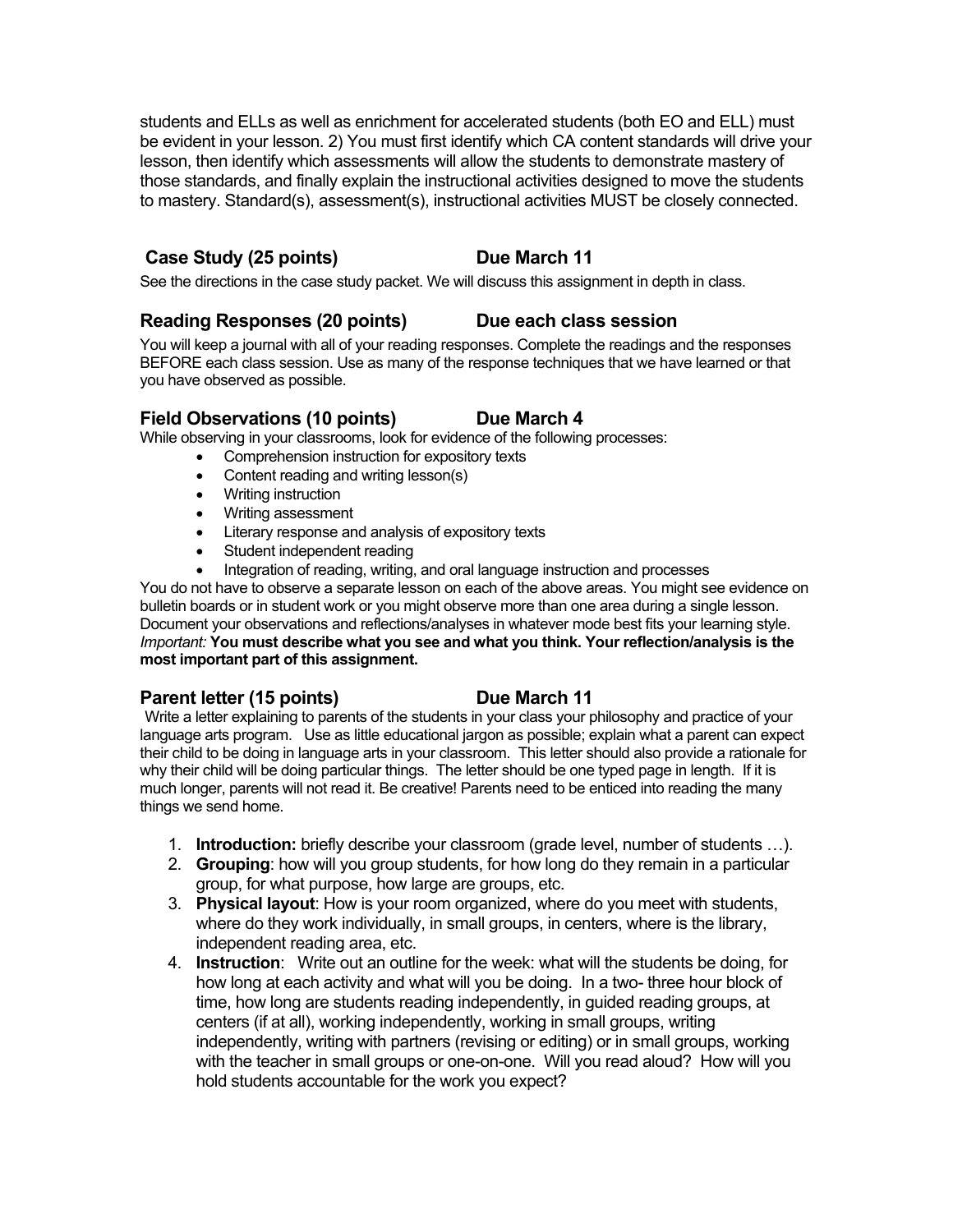5. **Accommodations or modifications**: What are the accommodations and modifications being made for special needs, second language learners, and transitioning students. How are you maintaining high expectations, managing a classroom and differentiating for all students to be successful. What literacy scaffolds do you have in place? How do you know if they are being successful?

#### **Thoughtful Participation and Professionalism (10 points)**

As teachers you will need to articulate your beliefs, advocate for students, and defend your decisions to parents, administrators, and the public. Begin practicing in our classroom. We expect you to participate in both large group and small group discussions, attend class on time, and otherwise act as you would in a professional learning situation.

#### **Resource Notebook**

Continue to compile your RICA resource notebook. You will not turn this in for a grade, but we highly recommend that you continue to collect materials, handouts, and resources from our class and from your observations.

## Grading Scale

 $94 - 100\% = A$  $90 - 93\% = A$  $88 - 89\% = B +$  $84 - 87\% = B$  $80 - 83\% = B$ 78 – 79% = C+

### **COE Attendance Policy**

Due to the dynamic and interactive nature of courses in the College of Education, all students are expected to attend all classes and participate actively. At a minimum, students must attend more than 80% of class time, or s/he may not receive a passing grade for the course at the discretion of the instructor. Individual instructors may adopt more stringent attendance requirements. Should the student have extenuating circumstances, s/he should contact the instructor as soon as possible. *(Adopted by the COE Governance Community, December, 1997).*

For this class, if you miss more than two class sessions (one full day) or are late or leave early by 15 minutes for more than three sessions, you cannot receive an A. If you miss more than three class sessions, you cannot receive a B. Late assignments will be penalized by a 5% deduction in points for each weekday late. After two weeks, late assignments will be given a zero. If you have extraordinary circumstances in your life which will impact your assignments, please let us know. We want you to be able to stay in school and succeed. If you have any questions or concerns, please feel free to speak with us about them.